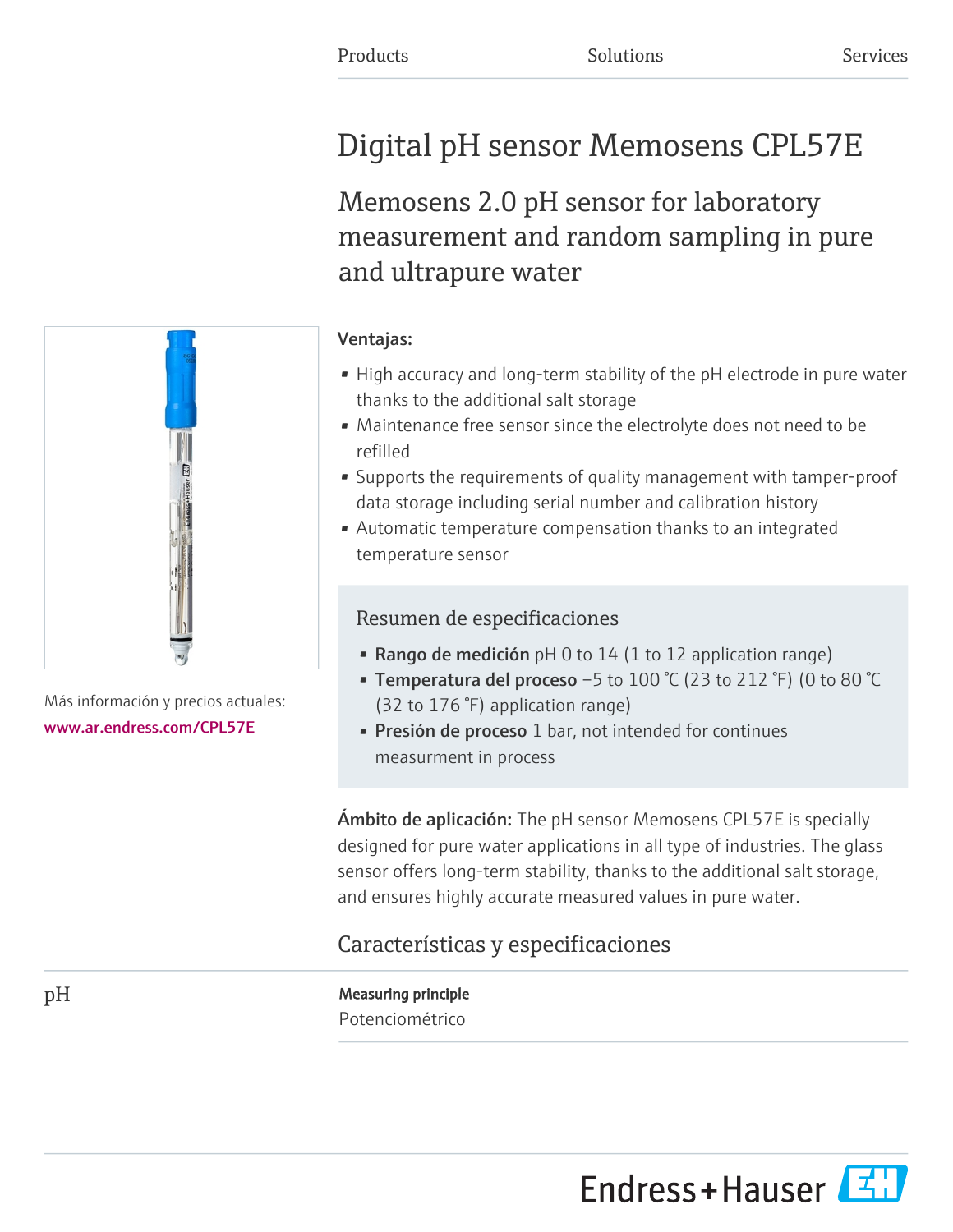#### pH Aplicación

Measurements in low-conductivity media, such as boiler feedwater, pure and

ultrapure water

#### Característica

Digital Memosens 2.0 compact gel pH glass sensor for laboratory measurements and random sampling Reference system with salt storage for drift-free measurement in lowconductivity media

#### Rango de medición

pH 0 to 14 (1 to 12 application range)

#### Material

Glass

#### Dimensión

Diameter: 12 mm (0.47 inch) Shaft length: 120 mm (4.72 inch)

#### Temperatura del proceso

 $-5$  to 100 °C (23 to 212 °F) (0 to 80 °C (32 to 176 °F) application range)

#### Presión de proceso

1 bar, not intended for continues measurment in process

#### Sensor de temperatura

NTC 30kΩ

#### Conexión

Inductive, digital connection head with Memosens 2.0 technology

#### Entrada

IP68